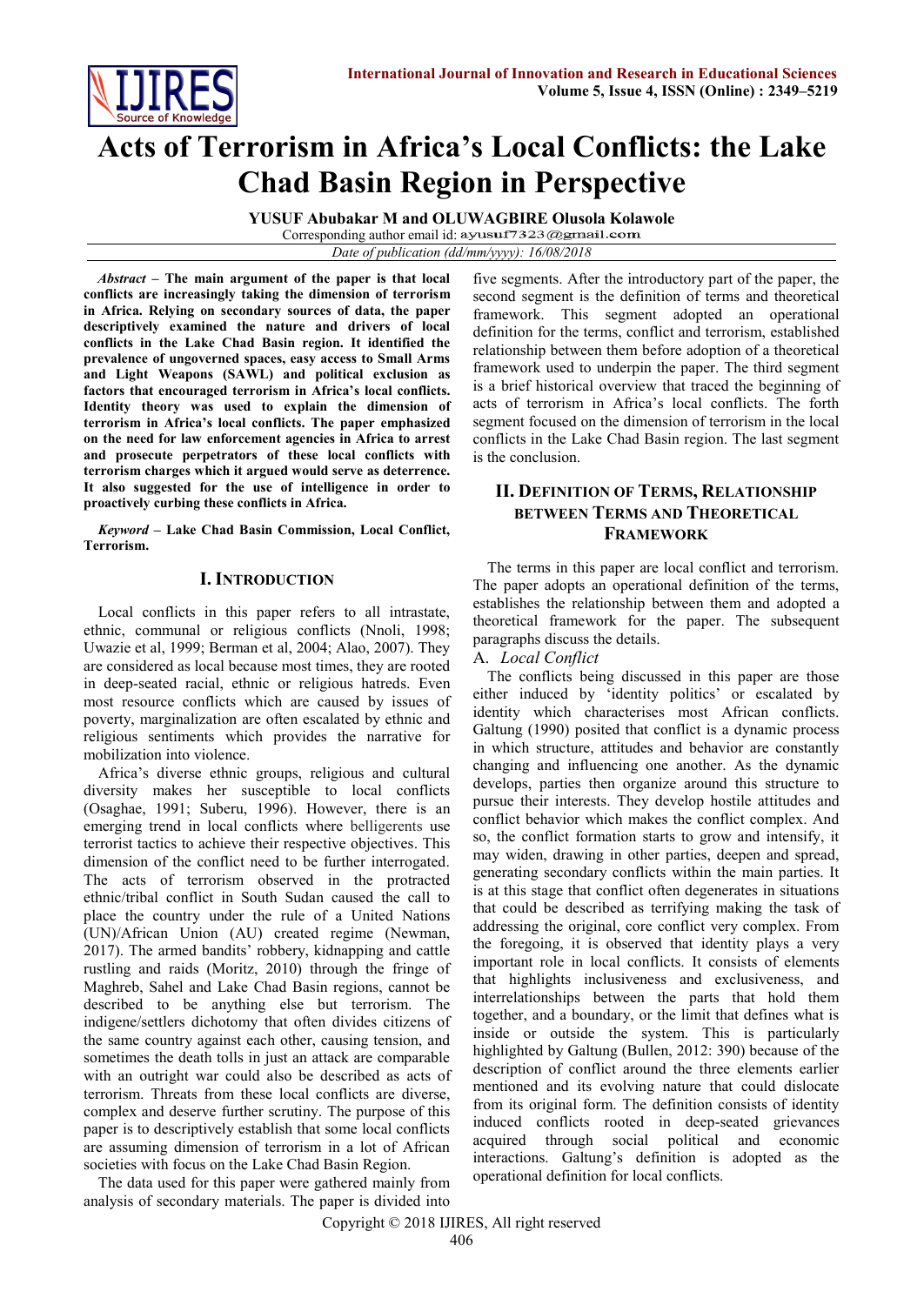

#### B. *Terrorism*

 A study of the term 'terrorism' shows that it is defined in various contexts such as crime, politics, warfare, revolution, propaganda and religion (Armstrong, 2003; Gupta, 2005), depending on who is defining it, whether an individual, government actors, the violent terrorists or those who are terrorised and violated. In this paper, the definition offered by the Organization of African Unity (OAU) Algiers Convention Article 1(3) is adopted. It defines terrorism as follows:

- a) Any act which is a violation of the criminal laws of a State Party and which may endanger the life, physical integrity or freedom of, or cause serious injury or death to, any person, any number or group of persons or causes or may cause damage to public or private property, natural resources, environmental or cultural heritage and is calculated or intended to:
- (i) Intimidate, put in fear, force, coerce or induce any government, body, institution, the general public or any segment thereof, to do or abstain from doing any act or to adopt or abandon a particular standpoint or to act according to certain principles; or
- (ii) Disrupt any public service, the delivery of any essential service to the public or to create a public emergency; or
- (iii) Create general insurrection in a State;
- b) Any promotion, sponsoring, contribution to, command aid, incitement, encouragement, attempt, threat, conspiracy, organizing, or procurement of any person, with the intent to commit any act referred to in paragraph (a) (i) to (iii) (OAU, 1999).

The OAU definition is an all-encompassing definition as it contains critical elements for an objective definition of a terrorist act. The definition criminalizes an act considered to be a terrorist act. It is this terrorist act as listed in the Article that the researcher have observed in local conflicts in several African communities.

#### C. *Nexus between Local Conflict and Terrorism*

Conflict stems from many and sometimes unrelated existential factors. Most times, conflict if not addressed evolves into complex activity of clash of interest. The dynamism of the society enables conflicts to deepen and spread. Gradually, they generate secondary conflicts within the main parties. Under such circumstance, the conflict degenerates into complex situations, making the task of addressing the original, core conflict very difficult. At this point, conflict dynamics begin to change as the parties struggle for survival using every means that could aid their victory including terrorism.

Terrorism in this sense is any act which is a violation of the criminal laws of a State Party and which may endanger the life, cause terror and intimidation. The availability of lethal weapons such as Small Arms and Light Weapons (SALW) across Africa helps to intensify local conflicts by encouraging the belligerents to adopt terrorism tactics. The easy accessibility of SALW explains the reason why acts of terrorism can be rampant in local conflicts. This is why it is argued that most terrorist acts often starts as local conflicts. Imobighe (2007) argues that terrorism only

occurs in an environment of conflict and discord, and hence it is a product of conflict escalation.

#### D. *Identity Theory in Understanding Conflict and T- -errorism*

A lot of social science literature on conflicts and terrorism suggests that identity plays a central role in understanding conflicts and terrorism. The works of Tajfel (1981) and Turner (1975) pioneered the study on social identity in 1979. Since then, social identity framework have been used to analysis group behaviors in conflict studies (McLeod, 2008). Huntington also highlighted the prominence of identity in the interpretation of future global conflicts even though there was little explanation the nature of the conflict (1996). This is why it is important to explain the identity dynamics and how it supports terrorism during conflicts.

The identity theoretical framework is wrapped in three levels: (a) cultural identity, (b) social identity, and (c) personal identity (Kupiainen, et al 2004). The cultural identity represents the specific cultural values a person internalizes throughout life which becomes the guiding principles for behavior, such as collectivism, absolutism in belief. These values come from different sources including involvement with national, ethnic, religious, cultural and educational communities, exposure through various media, as well as participation in personal social networks. The social identity represents the image derived from belonging and participating in a social groups. It is this newly acquired image from the social group that gives the individual the propensity to be ready to fight against any opposition to the groups (Schwartz, et al, 2009). The difference between the cultural identity and social identity is that the values attached to cultural identity are usually abstract and somehow vague, whereas, the loyalties to groups associated with one's social identity are usually intense and specific. Personal identity on the other hand represents the accumulated experiences goals, values, and beliefs, personal orientation that the individual uses to interpret the world and they make sense to the individual.

It is the interaction of these identities that leads mobilizes the individual towards accepting conflicts and even adopting terrorism tactics. For example, the feelings of marginalization or exclusion from mainstream societal politics are not uncommon among young people. However, in real sense, very few cases does this prompt the individual to become violent or a suicide bomber. However, such feelings when embellished with ethnic and religious sentiments, to the extent that a divide is created "us versus them" then violence against those perceived to threaten one's religious or cultural group becomes justified. No doubt, the interactions among these various identity levels are clearly complex, however, it provides an explanation to the subject matter under discourse and is therefore adopted.

# **III. HISTORICAL OVERVIEW OF ACT OF TERRORISM IN AFRICAN LOCAL CONFLICTS**

This section of the paper discusses African local conflicts within two historical eras namely the Colonial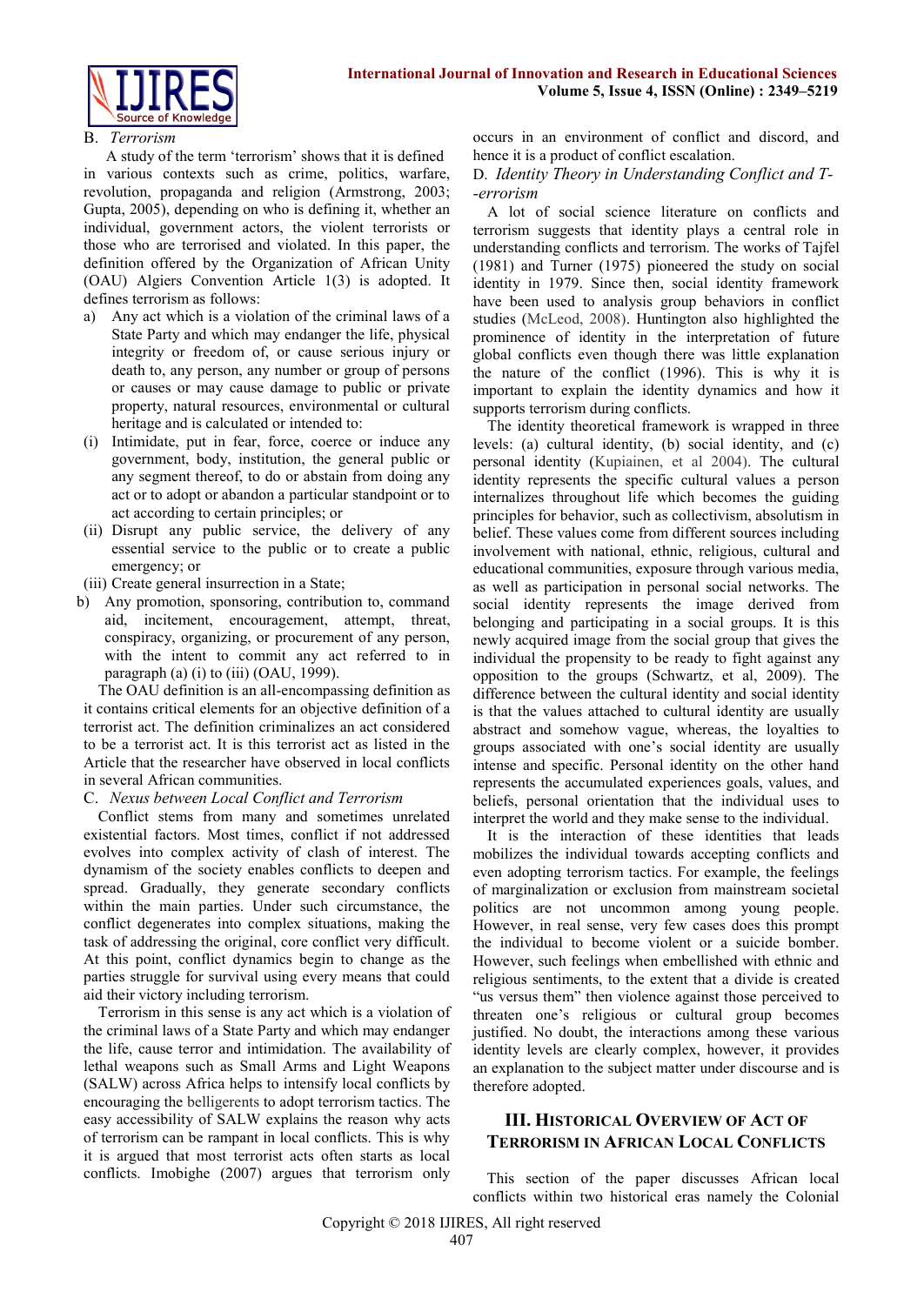



and Cold War eras. The details are discussed in subsequent paragraphs.

### D. *Colonial Era*

 During the 1950s most African states were under colonial regimes of the superpowers such as Great Britain, France, Russia and Netherlands. However, the resentment against colonial rule made a lot of African countries' nationalists to embark on the struggle for independence or self-rule. While some of the struggles were carried out in relatively peaceful atmosphere, this was not the case in a lot of other African countries like South Africa, Zimbabwe, Kenya, Algeria, Mozambique, among others. During this period, the Africans involved in the struggle saw themselves as nationalist and freedom fighters. They justified terrorism on grounds that they were revolutionaries (Banks, Nevers and Wallerstein, 2008) and it was considered a struggle for survival and selfdetermination. One would have expected that at the attainment of independence, African states would have become a paradise of economic development given her huge natural resources and the nationalism used to dislodge colonialism and imperialism. This is not the case as most of the African states plunged into several civil wars that lasted for decades. The nationalism framework could not be sustained hence it faded away, and an era of ethnic/religious agenda and clannish activism emerged in the African politics.

## E. *Cold War Era*

The Cold War era was another turbulent period for the African continent where terrorism featured constantly in several conflicts largely because of foreign intervention from the superpowers. The superpowers brought the wars to African soils which were fought by local proxies agitating for either resources or championing ethnic agenda using terrorist tactics. The upheavals in Congo and Zanzibar, Ethiopian-Somali war, brutal wars in Angola and the Horn of Africa were all inspired by the superpowers and there was no limit to the use of terror in these conflicts. These wars revealed the fragile nature of the newly formed states. As soon as the Cold War came to an end in the 1990s and the superpower rivalries fell away, ethnic rivalry which formed the basis of selecting the identity framework in this paper took the centre stage in African conflicts. Even though some of these local conflicts were triggered by struggles for resources, ethnicity and religion which are framed along social identity became the vessels for prosecution of the conflicts. In Somalia, the state collapsed. Liberia and later Sierra Leone plunged into bloody civil wars. The Rwandan genocide triggered a war in Congo, which dragged in participants from numerous neighboring states. The conflict trend during this era also revealed the strategic use of terrorist tactics in the broader African conflicts.

# **IV. THE DIMENSION OF TERRORISM IN AFRICA'S LOCAL CONFLICTS**

This section first discusses the factors that encourages the dimension of terrorism in Africa's local conflicts

before it analyzes the local conflicts in the Lake Chad Basin region.

#### F. *Drivers of Terrorism in Local Conflicts in Africa*

Conflicts between communities is not new in Africa. More so, acts of terrorism in African conflicts are also not entirely new. Review of the local conflict systems reveals a longtime presence of terrorist groups, militias and armed bandits in the region. Many of them are inspired by issues of political exclusion within the different countries. The insistence by most African leaders to cling to political power even after the constitutional expiration of their tenure is a major driver of these local conflicts. Some examples include Uganda's President Yoweri Museveni, Congo Brazzaville's President Denis Sassou Nguesso, DRC's President Joseph Kabila, Burundi's President Pierre Nkurunziza, and Rwanda's President Paul Kagame among others. Their refusal to step down from power or bid to influence the result of the political polls or manipulate the constitution in order to extend tenure often helps to trigger tension in the already aggrieved and deprived societies in Africa.

Political exclusion often escalate existing grievances and encourages ethnic and religious mobilization to justify terrorism as means to self-determination. The feeling of being marginalized or excluded politically creates the requisite attitudes for grievances. As this evolves, it gradually creates structures for conflict. The consequence is the conflict situation that escalates and results in violence. The easy accessibility to SALW is another major driver of the dimension of terrorism in local conflicts Africa. The Oxfam report (Adesoji, 2017) posits that SALW are the world's principal cause of death and conflict. In the report, it states that in the last two decades millions of lives were lost as a direct result of wars in Africa and cited example with the period 1983-2005 in the DRC, Sudan and Rwanda combined, where between 4.3 million and 8.4 million people lost their lives due to armed conflict. The growing violent attacks from bandits, herders/farmers and cattle rustler around the Lake Chad Basin region is enhanced by lack of government presence within the border communities. The frontier areas within this region could be considered as ungoverned spaces where illicit dealing of SALW and smuggling activities strive. These armed bandits and rebels/militants have killed thousands of people and kidnapped thousands around the frontiers of the countries of the LCBC. The nature of the attacks are usually terroristic hence the need to consider these groups as terrorists and prosecute them as terrorists.

Politicians also play important role in the proliferation of these SALW by arming their vanguards during electoral periods as being witnessed in Nigeria. In fact, it was reported by the Nigerian Customs Service (NCS) in a number of instances in Nigeria of the confiscation of large cache of arms allegedly imported by faceless persons and groups for furthering their political ambition. However, after the elections, these arms and ammunition disappears. Where and how do they disappear to? It is suspected that they find their way into unauthorized handlers who unleased them in the numerous community and even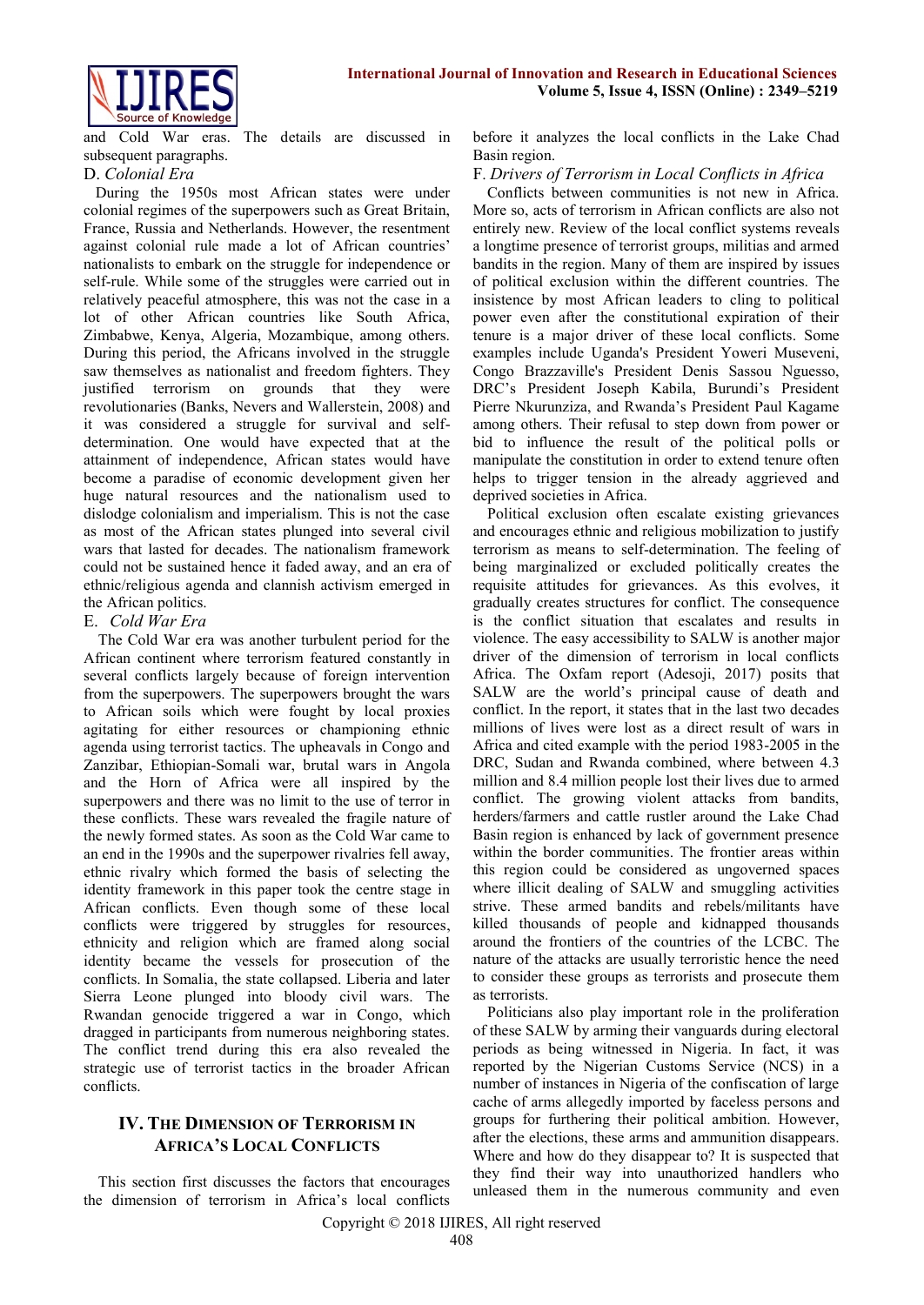

family clashes within the Lake Chad Basin region given the level of destruction that comes in the aftermath of these local conflicts.

#### *G. The Local Conflicts in Lakes Chad Basin Region*

The Lake Chad Basin region is defined in this paper within the context of the multilateral arrangement among the countries that make up the Lake Chad Basin Commission (LCBC). The LCBC members include Cameroon Chad, Niger, Nigeria, Algeria, the Central African Republic (CAR), Libya and Sudan. The recession of the Lake Chad has continued to impact negatively on the economic conditions of the millions of young population that depend on the lake for survival. The Lake Chad has decreased by 90 percent since the 1960s, from 23,000 square kilometers to only 1,350 by 2001 (UNEP, Giwa Report, 2004). There is intense competition between the various resource-users; in particular farmers and herders. A lot of the spaces within the frontiers of the countries of the LCBC lack law enforcement agencies' presence. Consequently, it serves as safe haven for terrorist groups like Boko Haram, deadly rebels/militia and armed bandits. Some of these violent non-state actors have been operate as rebels (Janjaweed, the armed Arab militia or armed horsemen) either in support of one government or against another.

The Libya revolution in 2011 led to the collapse of the forty years of regime of Muammar Qaddafi and subsequently collapse of state institutions. The political and economic struggle that ensued triggered fighting among the Arab, Tabu, and Tuareg tribes among others. Tribal groups like Tuaregs and Tabu who were able to access illicit arms (SALW) from Libya found their way into countries like Chad and Niger where they share cultural affinity. The entrance and easy access to SALW further gave impetus to acts of terrorism like raiding and stealing of camels and cattle (Tabib, 2016). Many of the young people who live within the borders of the four countries that directly share the lake (Ngomba-Roth, 2008) have now found banditry, kidnapping, armed robbery and cattle rustling as their new occupation. The brutality and display of terror by these groups who are equally invisible due to their mode of operation makes this a core security concern to the countries of the LCBC (MacEachern, (2018)).

Chad and Niger also suffer local conflicts from the spillover effects of Sudan conflict. While the people of Darfur are black African-Muslims they are recognized as inferior to the Arab-Muslims of the North. The ethnic divisions then have a spillover effect across borders into Chad and Niger with consequences of insecurity (ACCORD, 2013). The herders/farmers conflicts have continued to complicate the conflict situation within the region with gruesome murder of local communities in Cameroon and Nigeria. These groups have uprooted millions of people from their home across the four LCBC countries. They have destroyed vital infrastructure, threaten entire economies and prevent people from earning their livelihoods. Widespread trauma, suffering and displacement of people are counted in millions.

in 2015 was to mobilize vigilantes within communities. However, this could not be sustained because the vigilantes could not withstand the Kalashnikovs of these local bandits. The uninterrupted attacks on these communities and unleash of brutal terror has been attributed to poor policing and weak intelligence gathering system. Additionally, prosecution of those arrested have not been quite effective and even when it takes place, they are usually charged for crimes like armed robbery instead of terrorism. The governments of LCBC could setup their policing of the area by including local communities in their intelligence gathering apparatus and organizing a coordinated policing system among the connecting countries of the LCBC. If the law enforcement agencies of the LCBC countries were equipped in such a way that their effectiveness is enhanced, they will definitely serve as deterrence to these groups. The need to arm the vigilantes through their ward heads and village heads in order to scale up their ability to protect themselves must be emphasized. Additionally, the governments of the countries of the LCBC must provide means for empowering local communities through provision of infrastructure that could help to curb the incidence of struggles over scarce resources in the region.

#### **V. CONCLUSION**

Act of terrorism has always been part of local conflicts in Africa. In the Colonial era, it was sustained using the power of nationalism while the Cold War era witnessed a significant role by ethnic identity. Contemporary local conflicts in Africa especially the Lake Chad Basic region revealed increased use of terrorist acts in local conflicts. Political exclusion and marginalization creates the requisite attitudes and grievances that leads to local conflicts in most African States. However, identity precepts based on ethnicity and religion creates the mobilization and justification to use terrorism to achieve set objectives. This availability of large ungoverned spaces scattered in the different frontiers of the countries of the LCBC helps to sustain the terrorists' dimension in the local conflicts. The easy access to SALW is also a driver of terrorists' dimension of local conflict in Africa. The lack of presence of law enforcement agencies within the frontiers where these terrorist activities take place encourages acts of terrorism in local conflicts.

In order to curb the terrorist dimension to local conflicts, the governments of the LCBC need to begin to prosecute those arrested committing criminal activities within the region as terrorists. The governments of the countries of the LCBC also need to act proactively by initiating coordinated policing system that will include local communities in the intelligence gathering apparatus. In this regard, the governments need to formally arm the vigilantes through their ward heads and village heads in order to scale up their ability to protect themselves. The governments of the countries of the LCBC also need to provide means for empowering local communities through provision of infrastructure that could help to curb the incidence of struggles over scarce resources in the region.

The Cameroonian Government's response to the trend